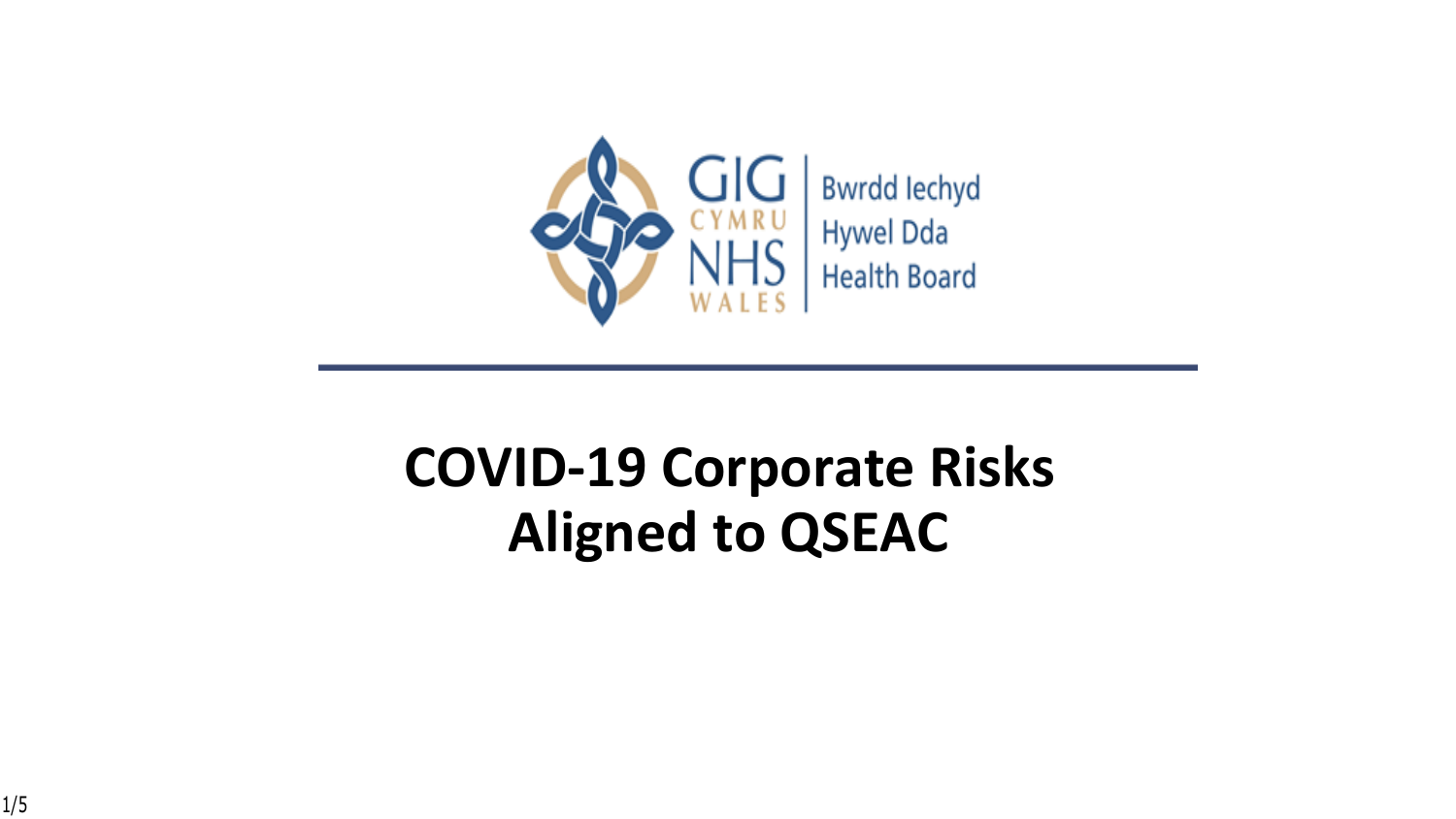### **Summary of COVID corporate risks with an impact to quality, safety or business continuity Risk Ref Risk (for more detail see individual risk entries) Risk Owner Domain**

| <b>Risk Ref</b> | Risk (for more detail see individual risk entries)                                                                                                 | <b>Risk Owner</b>  | <b>Domain</b>                               | <b>olerance</b><br><b>Level</b> | Score<br>Smo<br>$\overline{\mathbf{v}}$<br>Risk | core<br>$c - 20$<br>Ğ.<br>Risk<br>$\omega$<br>$\Omega$ | rend               | Risk<br>Score<br>rget<br>ര          |
|-----------------|----------------------------------------------------------------------------------------------------------------------------------------------------|--------------------|---------------------------------------------|---------------------------------|-------------------------------------------------|--------------------------------------------------------|--------------------|-------------------------------------|
| 1027**          | Delivery of the Quarter 3/4 Operating Plan - Delivery of integrated<br>community and acute unscheduled care services                               | Carruthers, Andrew | Safety - Patient, Staff or<br>Public        | 6                               | N/A                                             | $4 \times 4 = 16$                                      | New<br>risk        | $3\times 4=12$                      |
| 1032*           | Delivery of Q3/4 Operating Plan - Timely access to assessment and<br>diagnosis for Mental Health and Learning Disabilities clients                 | Carruthers, Andrew | Safety - Patient, Staff or<br>Public        | 6 <sup>1</sup>                  | N/A                                             | $4 \times 4 = 16$                                      | New<br>risk        | $3\times 4=12$                      |
| 1016***         | Delivery of Q3/4 Operating Plan - Increased COVID-19 infections<br>from poor adherence to Social Distancing                                        | Rayani, Mandy      | Safety - Patient, Staff or<br>Public        | 6 <sup>1</sup>                  | N/A                                             | $3\times5=15$                                          | New<br>risk        | $2\times 5=10$                      |
| 1017*           | Delivery of Q3/4 Operating Plan - Test, Trace and Protect Programme Shakeshaft, Alison<br>being able to quickly identify & contain local outbreaks |                    | Safety - Patient, Staff or<br>Public        | 6 <sup>1</sup>                  | N/A                                             | $3\times 5=15$                                         | <b>New</b><br>risk | $ 2 \times 5 = 10 $                 |
| 628*            | Fragility of therapy provision across acute, community and primary<br>care services                                                                | Shakeshaft, Alison | Safety - Patient, Staff or<br>Public        | 8                               | $4x4=16$                                        | $3\times 4=12$                                         | ↓                  | $3\times 4=12$                      |
| 129*            | Ability to deliver an Urgent Primary Care Out of Hours Service for<br>Hywel Dda patients                                                           | Carruthers, Andrew | Service/Business<br>interruption/disruption | 6                               | $4x3=12$                                        | $4 \times 3 = 12$                                      | $\rightarrow$      | $4 \times 3 = 12$<br><b>Accepte</b> |
| 1028 **         | Delivery of Q3/4 Operating Plan - Risk that Primary Care contractors<br>may not be able to operate                                                 | Paterson, Jill     | Quality/Complaints/<br>Audit                | 8                               | N/A                                             | $3\times 4=12$                                         | <b>New</b><br>risk | $1 \times 4 = 4$                    |
| 855*            | Risk that UHB's non-covid related services and support will not be<br>given sufficient focus                                                       | Moore, Steve       | Quality/Complaints/<br>Audit                | 8                               | $3x4=12$                                        | $2\times 4=8$                                          | ↓                  | $2 \times 4 = 8$                    |
| 853*            | Risk that Hywel Dda's response to COVID-19 will be insufficient to<br>manage demand.                                                               | Moore, Steve       | Safety - Patient, Staff or<br>Public        | 6 <sup>1</sup>                  | $1x5=5$                                         | $1 \times 5 = 5$                                       | $\rightarrow$      | $1 \times 5 = 5$                    |

*\* Risks aligned to QSEAC for monitoring and review*

*\*\* Risks aligned to PPPAC for monitoring and review (last reported 17/12/20)*

\*\*\* *Risks aligned to HSAC for monitoring and review*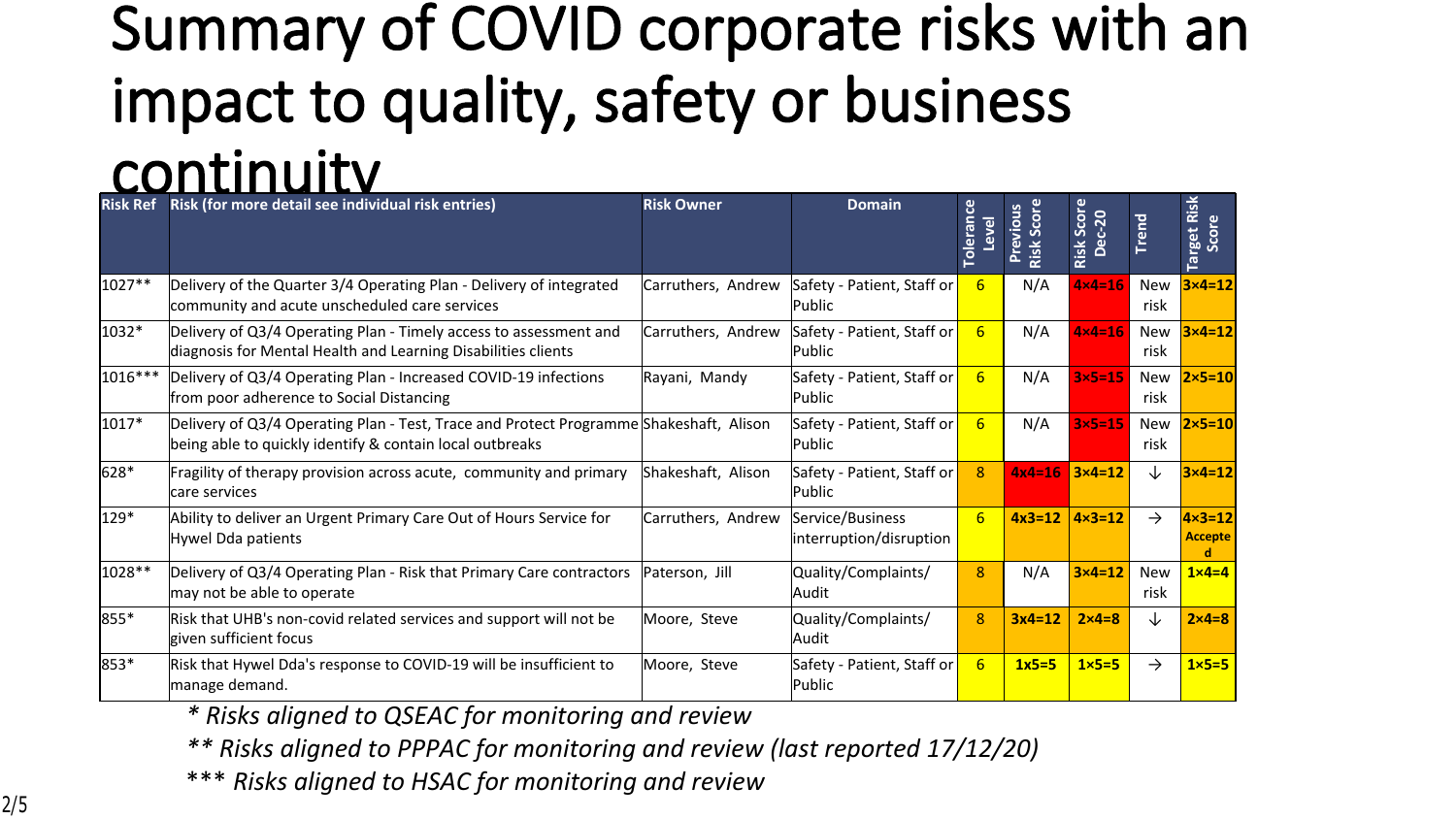# **Heatmap of all corporate risks aligned to QSEAC**

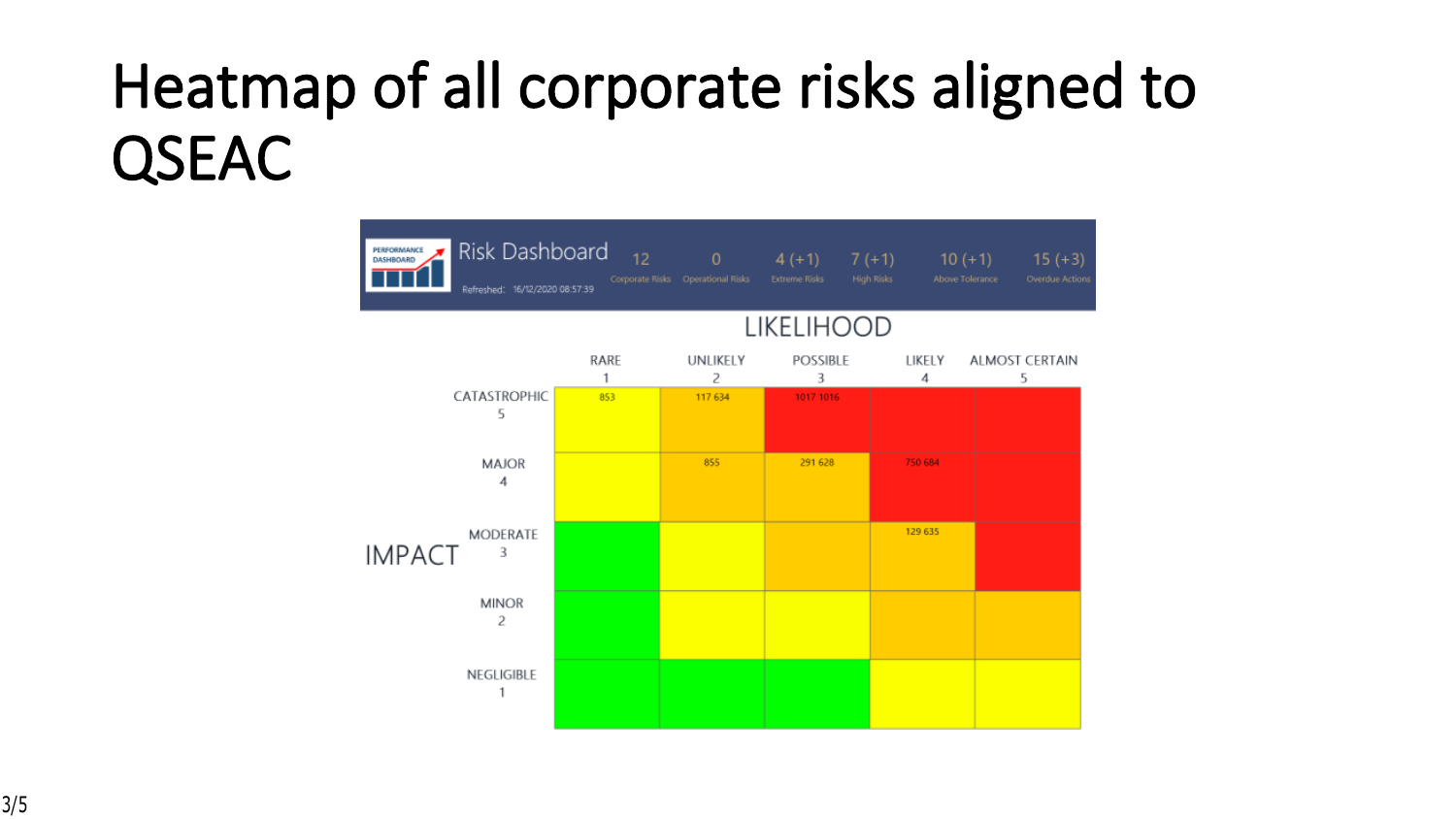# **Process of review & reporting for Q4**

- Executive Risk Session held 1<sup>st</sup> week of every month (next one January 2021)
- Corporate risks aligned to QSEAC presented to Committee in February 2021
- Full CRR presented to Board in March 2021